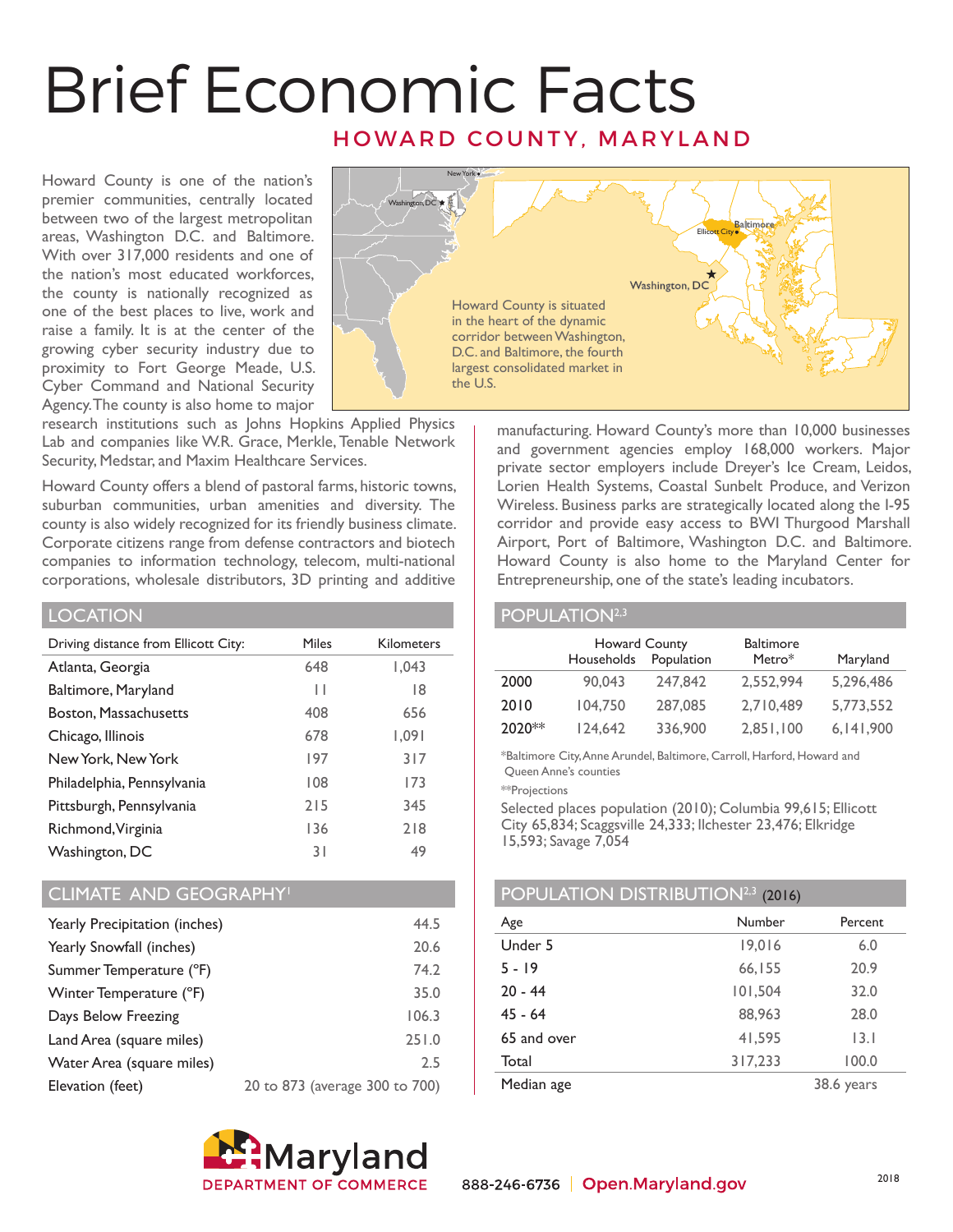# Brief Economic Facts | HOWARD COUNTY, MARYLAND

| LABOR AVAILABILITY <sup>3,4,5</sup> (BY PLACE OF RESIDENCE)   |                  |                   |  |
|---------------------------------------------------------------|------------------|-------------------|--|
|                                                               |                  | Labor Mkt.        |  |
| Civilian Labor Force (2016 avg.)                              | County           | Area $*$          |  |
| Total civilian labor force                                    |                  | 178,637 2,366,174 |  |
| Employment                                                    |                  | 172.946 2.267.501 |  |
| Unemployment                                                  | 5.691            | 98,673            |  |
| Unemployment rate                                             | 3.2%             | 4.2%              |  |
|                                                               |                  |                   |  |
| Residents commuting outside the<br>county to work (2012-2016) | Number<br>95,865 | Percent<br>58.4%  |  |
| Employment in selected occupations (2012-2016)                |                  |                   |  |
| Management, business, science and arts                        | 100.219          | 60.5%             |  |
| Service                                                       | 18.749           | 11.3%             |  |
| Sales and office                                              | 31,510           | 19.0%             |  |

\* Howard, Anne Arundel, Baltimore, Carroll, Montgomery and Prince George's, counties and Baltimore City

## MAJOR EMPLOYERS<sup>6,7</sup> (2017)

| Employer                                                      | Product/Service                        | Employment |
|---------------------------------------------------------------|----------------------------------------|------------|
| Johns Hopkins University<br><b>Applied Physics Laboratory</b> | R&D systems engineering                | 5.545      |
| <b>Howard County General</b><br>Hospital                      | Medical services                       | 1.765      |
| Verizon                                                       | Telecommunications                     | 1,700      |
| <b>Howard Community</b><br>College                            | Higher education                       | 1.410      |
| Lorien Health Systems                                         | Nursing care                           | 1,190      |
| The Columbia Association*                                     | Nonprofit civic org.                   | 1,180      |
| <b>Coastal Sunbelt Produce</b>                                | Produce processing                     | 1,050      |
| Wells Fargo                                                   | Securities administration              | 840        |
| Oracle / Micros                                               | HQ / software<br>development           | 810        |
| Leidos                                                        | <b>Engineering services</b>            | 760        |
| Nestle Dreyer's Ice Cream                                     | Frozen desserts                        | 735        |
| <b>Sysco Food Services</b>                                    | Food products distribution             | 680        |
| Maxim Healthcare Services                                     | Medical staffing, wellness<br>services | 675        |
| <b>Ascend One</b>                                             | HQ / consumer debt mgmt.               | 510        |
| <b>Enterprise Community</b><br>Partners                       | HO / community<br>development          | 505        |
| <b>OSSI</b>                                                   | Healthcare informatics                 | 500        |
| W. R. Grace & Co.                                             | HQ / chemical R&D                      | 500        |
| Humanim                                                       | Services for the disabled              | 460        |
| Northrop Grumman                                              | <b>Engineering services</b>            | 395        |
| Cisco / Sourcefire                                            | Information technology                 | 350        |

Excludes post offices, state and local governments, national retail and national foodservice; includes higher education

\* Includes full- and part-time employment; additional 700 seasonal employment

## EMPLOYMENT4 (2016, BY PLACE OF WORK)

| Industry                               | lishments | Estab- Annual Avg.<br>Empl. | ℅            | Emp. Avg. Wkly.<br>Wage |
|----------------------------------------|-----------|-----------------------------|--------------|-------------------------|
| Federal government                     | 26        | 637                         | 0.4          | \$1,519                 |
| State government                       | 4         | 1,790                       | $\mathsf{L}$ | 1,056                   |
| Local government                       | 97        | 14,429                      | 8.6          | 1,089                   |
| Private sector                         | 9,936     | 151,053                     | 90.0         | 1,263                   |
| Natural resources and<br>mining        | 26        | 315                         | 0.2          | 802                     |
| Construction                           | 881       | I I,445                     | 6.8          | 1,311                   |
| Manufacturing                          | 214       | 7,813                       | 4.7          | 1,440                   |
| Trade, transportation<br>and utilities | 1,821     | 34,954                      | 20.8         | 1,085                   |
| Information                            | 5         | 3,270                       | 1.9          | I,787                   |
| <b>Financial activities</b>            | 971       | 9,832                       | 5.9          | 1,660                   |
| Professional and business<br>services  | 2,974     | 45,558                      | 27.1         | 1,712                   |
| Education and health<br>services       | 1,256     | 18,179                      | 10.8         | 918                     |
| Leisure and hospitality                | 757       | 15,256                      | 9.1          | 401                     |
| Other services                         | 884       | 4,431                       | 2.6          | 74 I                    |
| Total                                  | 10,073    | 167,909                     | 100.0        | 1,246                   |

Includes civilian employment only

# HOURLY WAGE RATES<sup>4</sup> (2016)

| Selected Occupations                        | Median  |         | Entry Experienced |
|---------------------------------------------|---------|---------|-------------------|
| Accountants                                 | \$34.83 | \$24.56 | \$44.78           |
| Bookkeeping/accounting clerks               | 21.30   | 15.23   | 25.48             |
| Computer systems analysts                   | 46.88   | 29.21   | 62.10             |
| Computer user support specialists           | 26.40   | 19.50   | 31.65             |
| Customer service representatives            | 18.52   | 12.78   | 23.15             |
| Electrical engineers                        | 42.85   | 32.78   | 52.43             |
| Electronics engineering technicians         | 25.06   | 17.99   | 32.59             |
| Freight, stock and material<br>movers, hand | 14.46   | 10.07   | 17.84             |
| Industrial truck operators                  | 19.38   | 13.91   | 23.04             |
| Inspectors, testers, sorters                | 22.75   | 14.32   | 28.29             |
| <b>Machinists</b>                           | 25.65   | 20.61   | 28.79             |
| Network administrators                      | 50.85   | 35.80   | 64.50             |
| Packaging and filling machine<br>operators  | 14.97   | 12.12   | 21.73             |
| Secretaries                                 | 17.74   | 11.68   | 21.77             |
| Shipping/receiving clerks                   | 16.12   | 11.93   | 19.48             |
| Team assemblers                             | 11.37   | 9.12    | 14.64             |
| <b>Telemarketers</b>                        | 14.12   | 9.76    | 20.31             |

Wages are an estimate of what workers might expect to receive in Carroll and Howard counties and may vary by industry, employer and locality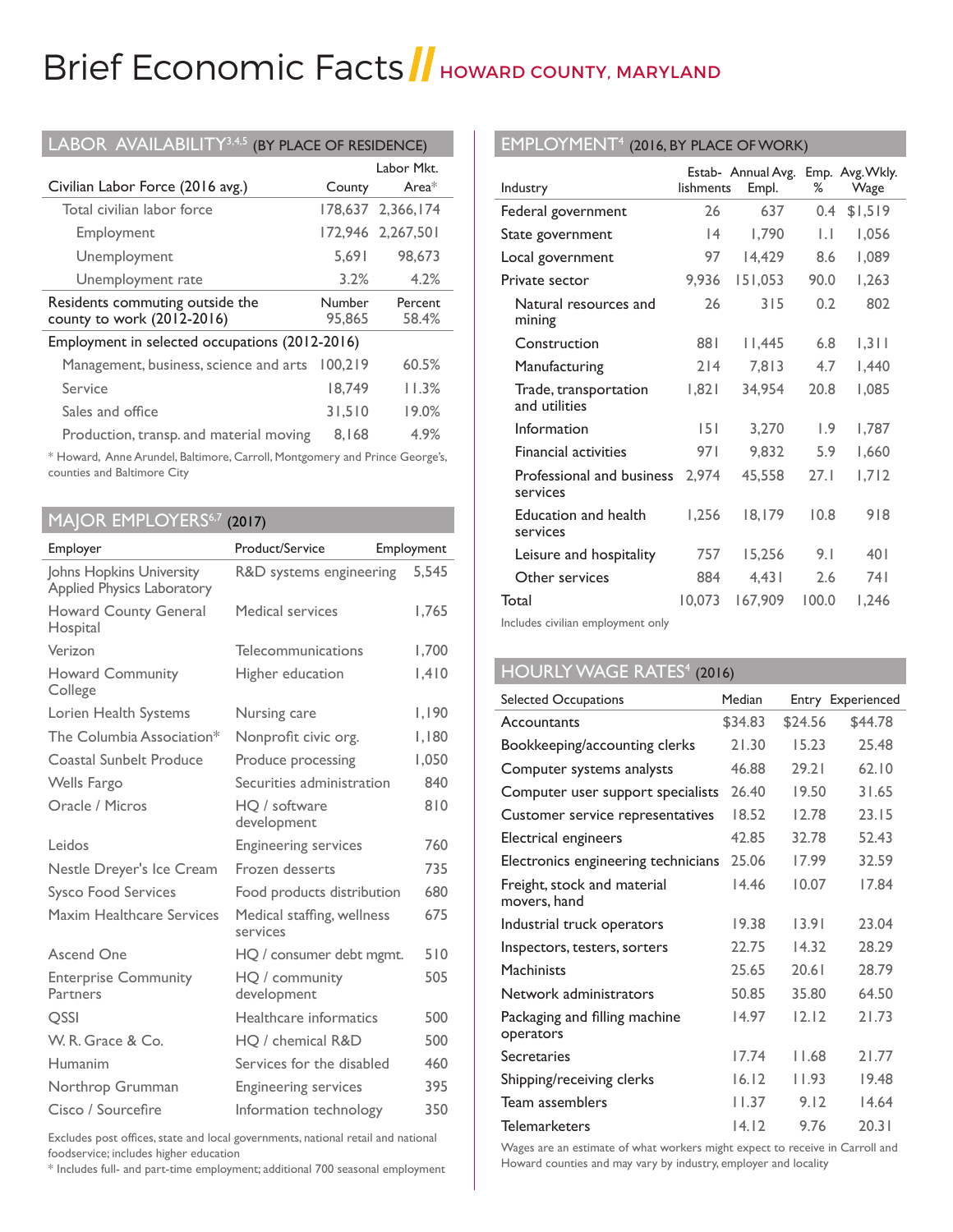# Brief Economic Facts HowARD COUNTY, MARYLAND

#### SCHOOLS AND COLLEGES<sup>3,8</sup>

| Educational Attainment - age 25 & over (2012-2016) |                                |       |  |
|----------------------------------------------------|--------------------------------|-------|--|
| 95.3%<br>High school graduate or higher            |                                |       |  |
| Bachelor's degree or higher                        |                                | 61.0% |  |
| <b>Public Schools</b>                              |                                |       |  |
| Number: 41 elementary; 20 middle/combined; 12 high |                                |       |  |
| Enrollment: 56,784 (Sept. 2017)                    |                                |       |  |
| Cost per pupil: \$15,397 (2014-2015)               |                                |       |  |
| Students per teacher: 13.3 (Oct. 2016)             |                                |       |  |
| High school career / tech enrollment: 5,615 (2017) |                                |       |  |
| High school graduates: 4,054 (July 2016)           |                                |       |  |
| Nonpublic Schools                                  |                                |       |  |
| Number: 86 (Sept. 2016)                            |                                |       |  |
| Higher Education                                   | Enrollment ('17) Degrees ('16) |       |  |
| 2-year institution                                 |                                |       |  |
| <b>Howard Community College</b><br>9,723<br>I, 168 |                                |       |  |
| 4-year institutions                                |                                |       |  |
| Lincoln College of Technology                      | 459                            | 86    |  |
| Maryland University of Integrative<br>Health       | I, 183                         | 215   |  |

Other universities offering programs in the county include: Johns Hopkins University, Loyola University Maryland, University of Phoenix, and University of Maryland University College.

# TAX RATES $^{\circ}$

|                                                                                                                                                                                                                                                                                                                      | Howard Co. | Maryland           |  |
|----------------------------------------------------------------------------------------------------------------------------------------------------------------------------------------------------------------------------------------------------------------------------------------------------------------------|------------|--------------------|--|
| Corporate Income Tax (2018)                                                                                                                                                                                                                                                                                          | none       | 8.25%              |  |
| Base – federal taxable income                                                                                                                                                                                                                                                                                        |            |                    |  |
| Personal Income Tax (2018)                                                                                                                                                                                                                                                                                           | 3.20%      | $2.0\%$ -5.75% $*$ |  |
| Base – federal adjusted gross income<br>*Graduated rate peaking at 5.75% on taxable income over \$300,000                                                                                                                                                                                                            |            |                    |  |
| Sales & Use Tax (2018)                                                                                                                                                                                                                                                                                               | none       | 6.0%               |  |
| Exempt – sales for resale; manufacturer's purchase of raw materials;<br>manufacturing machinery and equipment; purchases of materials and<br>equipment used in R&D and testing of finished products; purchases<br>of computer programs for reproduction or incorporation into<br>another computer program for resale |            |                    |  |
| Real Property Tax (FY 18)<br>Effective rate per \$100 of assessed value<br>No municipal taxes                                                                                                                                                                                                                        | \$1.014    | \$0.112            |  |
| <b>Business Personal Property</b><br>Tax $(FY   8)$<br>Rate per \$100 of depreciated value<br>Exempt – manufacturing and R&D machinery, equipment, materials<br>and supplies; manufacturing, R&D and warehousing inventory                                                                                           | \$2.535    | none               |  |
| Major Tax Credits Available                                                                                                                                                                                                                                                                                          |            |                    |  |

Job Creation, More Jobs for Marylanders, R&D, Biotechnology and Cybersecurity Investment, Brownfield Enterprise Zone, Rt. 1 Improvement, Commercial & Industrial Property

#### INCOME3 (2012-2016)

|                         |            | Percent Households |             |
|-------------------------|------------|--------------------|-------------|
| Distribution            | Howard Co. | Maryland           | U.S.        |
| Under \$25,000          | 7.7        | 14.9               | 22.3        |
| \$25,000 - \$49,999     | 9.6        | 17.6               | 23.1        |
| \$50,000 - \$74,999     | 12.8       | 16.9               | 17.8        |
| \$75,000 - \$99,999     | 12.7       | 13.3               | 12.2        |
| $$100,000 - $149,999$   | 23.1       | 18.4               | 13.5        |
| $$150,000 - $199,999$   | 14.8       | 9.2                | 5.4         |
| \$200,000 and over      | 19.4       | 9.7                | 5.7         |
| Median household        | \$113,800  | \$76,067           | \$55,322    |
| Average household       | \$137,054  | \$100.071          | \$77.866    |
| Per capita              | \$49,667   | \$37.756           | \$29.829    |
| Total income (millions) | \$15.058   | \$217.904          | \$9.166.046 |

#### HOUSING<sup>2,3,10</sup>

Occupied Units (2012-2016) 109,872 (73.4% owner occupied)

|                                        |       | Median               |
|----------------------------------------|-------|----------------------|
| <b>Housing Transactions</b>            | Units | <b>Selling Price</b> |
| All arms-length transactions (2016)    | 4.686 | \$424,000            |
| All multiple-listed properties (2017)* | 4.383 | \$403,323            |
| *Excludes auctions and FSBO            |       |                      |

BUSINESS AND INDUSTRIAL PROPERTY6

Downtown Columbia, recently completed projects include: the Metropolitan, the Columbia Mall expansion, Little Patuxent Square, lakefront restaurants, and Whole Foods/Haven on the Lake building. The approved plan for the Crescent neighborhood includes 313,500 sf of retail, 1.475 million sf of office, 225,000 sf of cultural space, 250 hotel rooms and 2,300 residential units on 37 acres. The first stage of development includes two office buildings totaling 333,500 sf and 20,000 sf of terraced amenity space, as well as a parking deck. Costello Construction's new building, Little Patuxent Square, features 160 luxury apartment units and 135,000 sf of office space.

Maple Lawn, a 506-acre mixed-use development, offers more than 1.3 million sf of office space, 180,000 sf of neighborhood oriented retail, and more than 1,300 residential units. The business district features numerous Class A office buildings centrally located between Washington and Baltimore at the intersection of U.S. Route 29 and MD Route 216.

#### Business Incubator

Maryland Center for Entrepreneurship, Columbia

| Market Profile Data (2017)       | Low       | High                | Average   |
|----------------------------------|-----------|---------------------|-----------|
| $Land - cost per acre$           |           |                     |           |
| Industrial                       | \$100,000 | \$300,000           | \$200,000 |
| Office                           | \$400,000 | \$600,000 \$500,000 |           |
| Rental Rates $-$ per square foot |           |                     |           |
| Warehouse / Industrial           | \$4.25    | \$7.95              | \$6.35    |
| Flex / R&D / Technology          | <b>NA</b> | <b>NA</b>           | \$12.38   |
| Class A Office                   | \$19.91   | \$36.00             | \$26.77   |